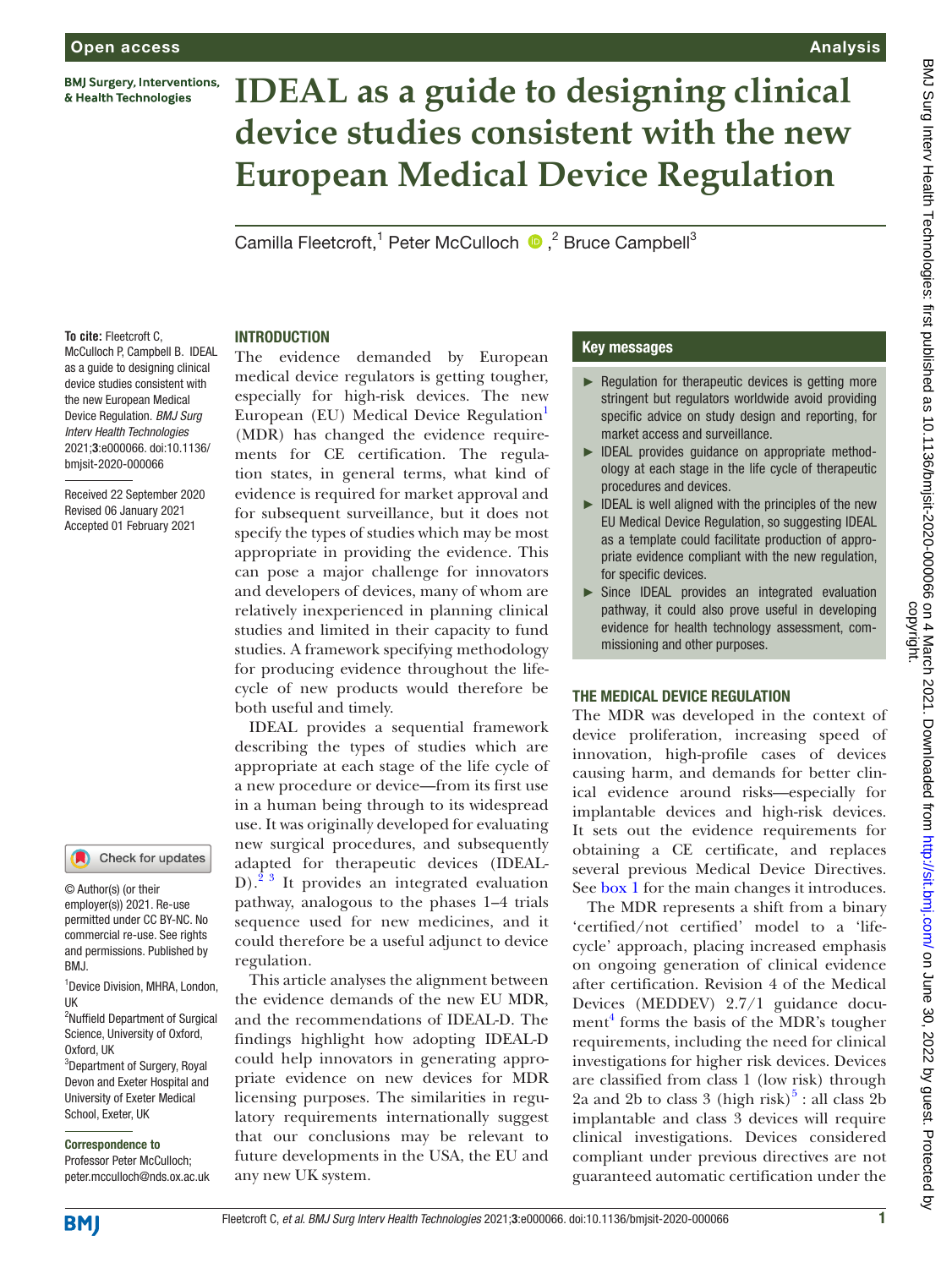# Box 1 Key changes introduced by European devices regulation (Medical Device Regulation)

- <span id="page-1-0"></span>1. Changes to classification rules
	- a. Some devices will be reclassified into a higher risk group, requiring increased scrutiny and clinical evidence premarket and post market.
	- b. The scope of the regulation will be increased, to include some devices without a medical purpose (eg, cosmetic contact lenses, dermal fillers, liposuction devices, lasers for hair/tattoo removal).
- 2. Traceability requirements:
	- a. Unique device identification will be required, providing increased information for safety alerts, potential recalls and surveillance activities.
- 3. Increased scrutiny:
	- a. Introduction of premarket clinical scrutiny of selected novel highrisk devices by 'Expert Panels'.
	- b. Clearer and expanded indications for Competent Authorities (eg, Medicines and Healthcare Regulatory Authority) to inspect manufacturing and clinical investigation sites.
	- c. More rigorous vigilance reporting requirements, including continuous assessment of potential safety risks via:
		- i. Mandatory postmarket clinical follow-up reports
		- ii. Mandatory periodic safety update reports.
	- d. More prescriptive regulation of Notified Bodies in relation to:
		- i. Performance and conduct of business
		- ii. Market surveillance role
		- iii. Coordination of vigilance through increased networking and communication
		- iv. Enhanced transparency
- 4. Changes to obligations for manufacturers, importers, distributors and authorised representatives
- 5. Changes to clinical evidence requirements:
- 6. More stringent requirements for clinical evaluation and for claiming equivalence.
- 7. New standards for clinical evidence in conformity assessment
	- a. The manufacturer must proactively collect and evaluate clinical data from use in humans.
	- b. Clinical evaluation will be viewed as a continuous process throughout the lifecycle of the device
	- c. For class III devices and implantable devices, manufacturers will be required to publish key safety and performance data and the outcome of the clinical evaluation in a "Summary of safety and clinical performance" document.

new MDR. All existing devices will therefore have to be reviewed, and their supporting evidence enhanced where necessary. However, like the directives, the MDR does not specify the types of studies which should be performed to achieve this.

# Evidence requirements for CE certification under the MDR

Under the MDR, the need to demonstrate compliance with standards in areas such as toxicology, functional safety, biocompatability, usability and sterilisation remains unchanged. Most of this testing is done before any clinical use.

Thereafter, the MDR requires clinical evidence from at least one well designed clinical study, to assess the safety and performance of a device in patients, unless sponsors

# Box 2 The European (EU) system for medical devices conformity assessment

# <span id="page-1-1"></span>Certificate of conformity (CE mark)

Required for devices to enter the EU market

- Indicates that the device
- ► Performs the functions is it marketed for
- $\blacktriangleright$  Is safe in normal use.

#### Conformity assessments

Are performed by commercial companies called Notified Bodies (NB).

#### Competent authorities:

Are national government agencies in each EU country which regulate medical devices, by:

- ► Reviewing the work of NB.
- ► Advising whether proposed evaluation plans are acceptable.

#### The process

- ► Companies with a new class 2 or 3 device need to generate evidence for a clinical evaluation to submit to an NB. (class 1—low risk—devices can obtain a CE mark by a process of self-registration.)
- ► Companies may seek advice from the Competent Authority, but the authority cannot suggest evaluation plans.
- ► The evaluation is carried out by the company and the results are analysed and reviewed by the NB
- ► The NB decides whether the evidence meets the standards of EU law for performance and safety.
- ► If the NB is satisfied, a CE certificate is issued.
- ► This process is protected by commercial confidentiality agreements between the company and the NB. Only the national Competent Authority may see the data and inspect the company's facilities.

#### Current UK status

In the UK, the Medicines and Healthcare Regulatory Authority is the Competent Authority. UK policy on device regulation is currently under review following Britain's departure from the EU.

can demonstrate sufficient clinical data applicable to their device from other sources. The evidence needed varies depending on the risk classification of the device.

The precise design of these clinical studies is not specified in the MDR and neither the national regulatory authorities (termed Competent Authorities in the EU) nor the Notified Bodies (which perform the assessments prior to issuing CE certification) are permitted to advise applicants on study design or data requirements (see [box](#page-1-1) 2). This deliberate policy of avoiding detailed guidance on evaluation methods allows flexibility, and prevents any suggestion that certification is guaranteed if a specified type of study is done. It is up to manufacturers to justify study designs.

The Competent Authority of each EU country must independently approve any clinical investigation work in its jurisdiction. It must be informed of any adverse events, and can stop or suspend clinical studies nationally . The authorities are provided with the study results, but do not normally review them unless there are clear reasons for concern.

The 'clinical evaluation', incorporating the results from the clinical investigation and/or other relevant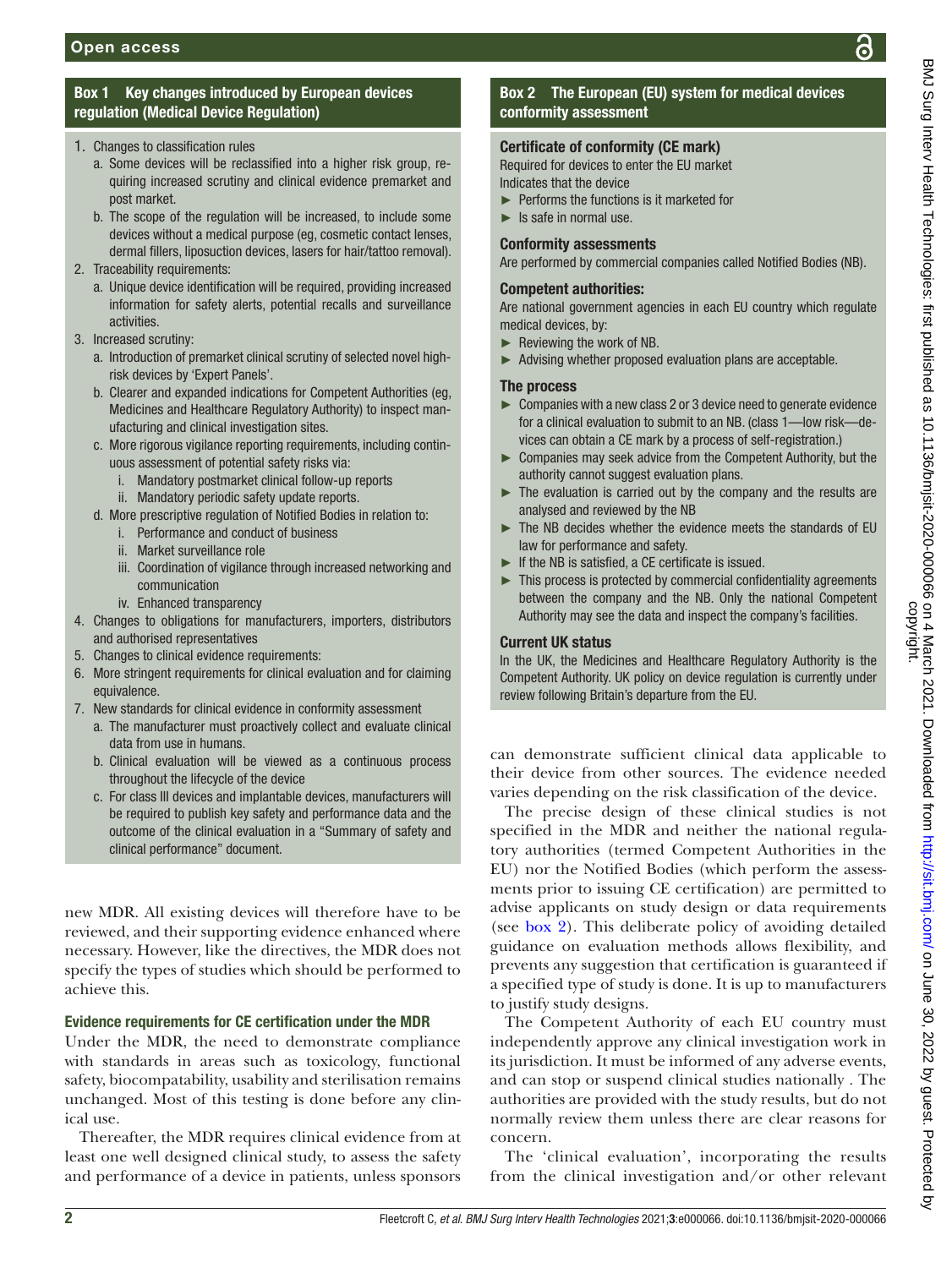clinical data is reviewed by a Notified Body (anywhere in the EU), together with broader technical documentation. The information supplied to the manufacturers must demonstrate that the device is safe and performs correctly when used as intended. For high-risk devices, a CE certificate is issued if there is sufficient evidence that the benefit of the device outweighs the risk, considering its intended purpose. For lower risk devices technical documentation is reviewed on a defined sample of devices. Evidence of superiority over similar devices is not necessary, although consideration of currently available alternative treatments is required. There is no consideration of cost. In certain circumstances, Notified Bodies may place restrictions on a CE certificate—for example, allowing use only in the context of an approved postmarket surveillance study.

#### REGULATORY REQUIREMENTS AFTER CE CERTIFICATION

Unlike previous EU directives, the MDR requires an explicit plan for post-market clinical studies and surveillance, but it does not specify precisely what form these should take. This applies to all device risk classes, but more detailed surveillance is expected for higher risk devices. Manufacturers will be required to submit regular assessments of device performance through Post-Market Clinical Follow-up reports (PMCF) and Periodic Safety Update Reports (PSUR). The EU device database, Eudamed, will compile key safety information.

### THE IDEAL FRAMEWORK

The IDEAL framework acronym spells out the evolutionary stages of complex therapies: Idea, Development, Exploration, Assessment and Long-term Study. The IDEAL recommendations describe study design and reporting proposals for each stage.<sup>[6](#page-5-4)</sup>

[Box](#page-2-0) 3 shows the stages in the IDEAL-D framework and some of the key recommendations for studies at each stage. Each stage of IDEAL-D is focused around a key question: *stage 0—*what is the new device and what does it do? This stage addresses preclinical testing: it was not included in the original IDEAL framework, but is important for devices. A very wide range of studies may be relevant, depending on the nature of the device.

*Stage 1* (Idea)—Does the device work as intended in a patient? This stage describes the initial use in patients, including detailed description of patient selection and informed consent, the device, its mode of action, implantation or activation and the outcomes of use.

Stage 2a (Development)—Has the device been developed to a stable state? Modifications to the device, its use or patient selection criteria, and consequent changes in outcomes must be explained and documented. Reporting should therefore include a case-by-case sequential display of outcomes.

Stage 2b (Exploration)—Has clinical consensus been reached on indications, manner of use and quality

#### Box 3 Summary of key IDEAL recommendations

#### <span id="page-2-0"></span>General recommendations for all stages:\*

- ► Patient informed consent for treatment should include explanation of the current level of experience with the innovation, known risks and potential unknown risks.
- ► Outcomes, patient characteristics and confounders should be described using well-understood, standardised and validated measures
- ► Patient baseline demographic and clinical characteristics should be reported, including the selection criteria and process for treatment, and numbers of patients excluded, with reasons.
- ► All harms, unexpected events or unintended effects should be reported for each patient.

\* In stages 1 and 4, informed consent may not be possible in emergency situations (1) or where 'real world' data sources are used (4).

#### IDEAL stage 1: idea

- ► Rationale/need for the new treatment should be explained
- $\blacktriangleright$  The preclinical development and testing of the technique should be summarised.
- ► Patient selection, and patient and disease characteristics should be clearly described
- $\blacktriangleright$  The new technique/device, should be clearly described, including pre/postprocedure care.
- ► Key clinical and technical outcomes including any adverse events should be reported.

#### IDEAL stage 2a: development\*

- ► The study objectives should include progression towards a stable version of the innovation.
- ► The study design will normally be a sequentially reported prospective case series.
- ► The initial technique/device should be described clearly, including pre/postoperative care
- ► All cases should be reported in sequence, indicating what modifications to technique, device or indications occurred, when and why, and displaying consecutive outcome data graphically.
- ► The discussion should report whether the innovation has reached stability in the hands of the operators, making it ready for evaluation in a multicentre IDEAL stage 2b study.

#### IDEAL stage 2b: exploration\*

- ► Consensus onwhether an randomised controlled trial (RCT) is appropriate/feasible should be a study objective.
- ► The study design will typically be a prospective multicentre cohort study.
- ► Patient inclusion and exclusion criteria should be clearly defined, specifying controversial patient subgroups or technique/device variants for separate outcome reporting.
- ► The technique/device should be clearly described together with a suitable measure of quality of performance/implantation
- ► A method for evaluating operator learning curves should be described, and results reported.
- ► Qualitative study of patient and surgeon preferences and values, relevant to future RCT trial design and feasibility, should be conducted and reported
- ► A planned review of early results should drive discussion of future RCT feasibility and design.

#### IDEAL stage 3: assessment

At this stage, treatments are normally subjected to a randomised trial to compare outcomes with current state of the art treatment. IDEAL

**Continued**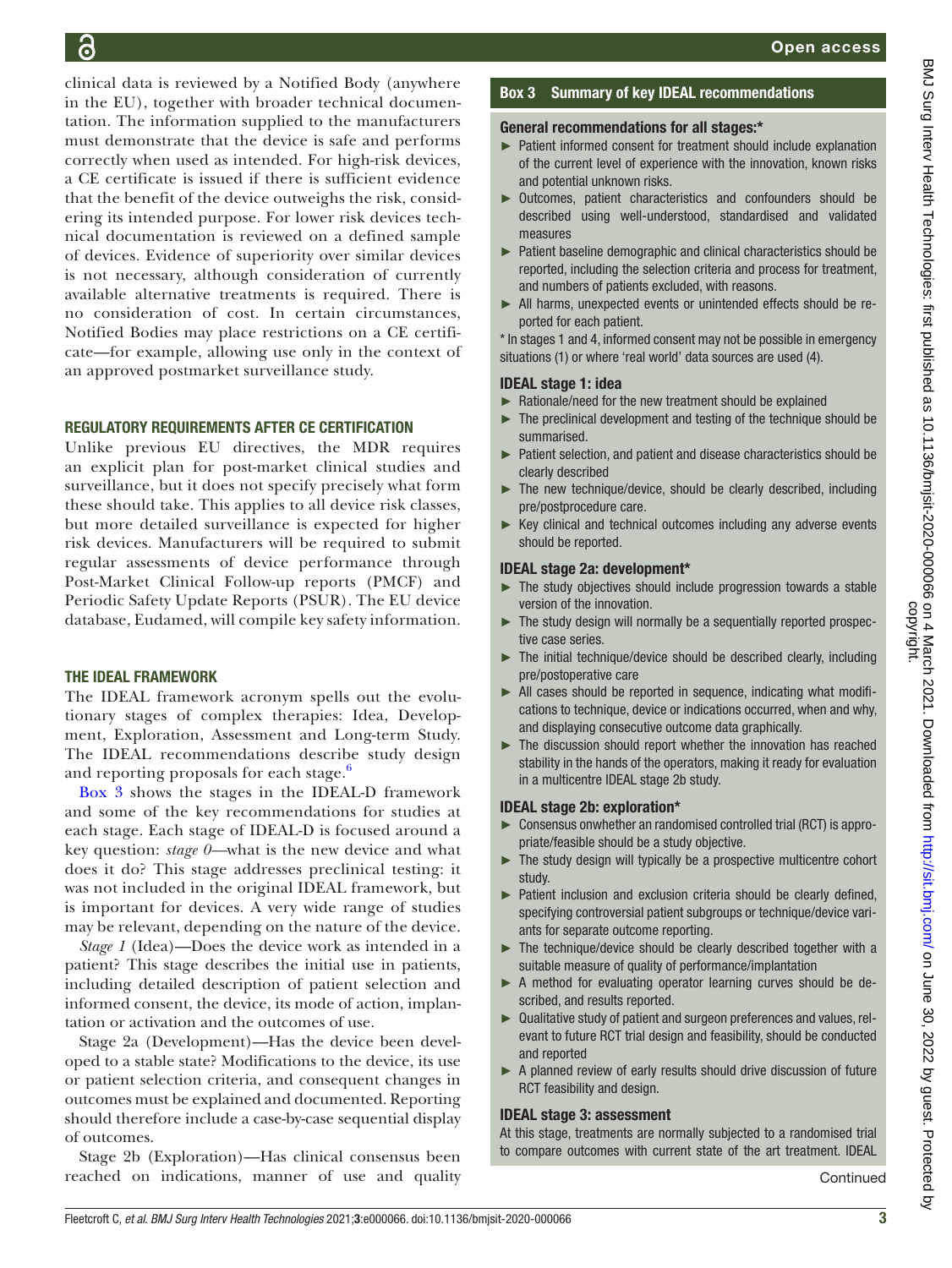## Box 3 Continued

recommends following Consolidated Standards of Reporting Trials guidance ([http://www.consort-statement.org/\)](http://www.consort-statement.org/) for RCTs with the following additions:

- ► Reducing recruitment problems by using decision support aids, trained research nurses or investigator training (eg, QuinteT) to avoid transmitting unconscious bias
- ► Using quality measures to determine the fidelity with which treatments were delivered.

#### IDEAL stage 4: long-term study

- ► Specific study objectives should be stated, for example, assessing late or rare safety outcomes.
- ► The study design should be clearly defined (eg, registry, cohort analysis of real-world data):
	- All key data fields should have clear, accessible definition so detailed account of inclusion and exclusion criteria for subjects
	- Description of the intervention/device studied, and comparator if applicable
	- Description of prespecified primary and secondary outcome measures
- ► Registry funding, and responsibility for design, curation and management should be clarified, addressing possible conflicts of interest.
- The extent of missing data for each variable of interest should be reported, if appropriate
- ► The main prespecified outcome measures should be reported, including outcome variations among prespecified subgroups and adjustments for confounders, when applicable

\* In IDEAL-D studies to address the issues in stages 2a and 2b may be combined into a single stage 2 study. For a fuller account of IDEAL Recommendations and reporting guidelines, see the IDEAL website ([http://www.ideal-collaboration.net/\)](http://www.ideal-collaboration.net/) and [http://www.ide](http://www.ideal-collaboration.net/wp-content/uploads/2019/03/IDEAL-Update-Table2_AnnalsSurg2019.pdf)[al-collaboration.net/wp-content/uploads/2019/03/IDEAL-Update-](http://www.ideal-collaboration.net/wp-content/uploads/2019/03/IDEAL-Update-Table2_AnnalsSurg2019.pdf)[Table2\\_AnnalsSurg2019.pdf.](http://www.ideal-collaboration.net/wp-content/uploads/2019/03/IDEAL-Update-Table2_AnnalsSurg2019.pdf)

standards? With wider use, variation develops in both use and patient selection. Variation in experience and training can affect both effectiveness and risks. IDEAL recommends collaborative multicentre cohort studies at this stage, incorporating prespecified subgroup analysis to resolve known controversies, and statistical evaluation of learning curve effects.

For devices, the IDEAL-D variant<sup>[3](#page-5-5)</sup> can be used, where stages 2a and 2b can be combined into a single stage 2 study with the potential to alter its focus as it develops.

*Stage 3* (Assessment)—Is the new device better than current standard of care?

This question is best addressed in a randomised controlled trial (RCT). However, RCTs may be infeasible for small iterative developments not claiming superior effectiveness and an IDEAL 2b-like study may then be adequate. Real-world evidence (RWE) approaches to evaluating comparative effectiveness are becoming feasible, but require great care in ensuring adequate data quality and avoiding common sources of bias.

*Stage 4* (Long-term)—Does surveillance reveal any unexpected outcomes or trends?

IDEAL-D proposes continuing surveillance, preferably in a comprehensive prospective registry—which may have data linkages to routine healthcare and population databases containing high-quality RWE.

#### HOW IDEAL-D COULD GUIDE EVIDENCE GENERATION FOR CE MARKING

The MDR illustrates how regulators have adopted a strategy of giving general advice but avoiding specific methodological requirements for clinical evidence for therapeutic devices. At every stage, there are guidance statements which permit a broad range of interpretations. This model clearly has value for regulators, but it poses significant problems for product developers. The temptation to opt for the cheapest way of complying with imprecise statements of principle is likely to depress evidence quality. Conversely, lack of specific guidance increases the risk of being asked for additional studies, resulting in expense and delay for innovators, who are required to develop their own study designs and reporting models instead of conforming to a standard. It also results in major heterogeneity between studies, which may affect equity of treatment for innovators, and the comparability of data in studies of similar devices. The detailed recommendations for study design and reporting in IDEAL-D are fully in tune with the principles of the MDR, and provide clear guidance on how to develop evidence, where the MDR does not.

By defining the types of studies generally needed at different stages of a device's life cycle, IDEAL-D could provide an independent standard to inform regulatory study design, while still allowing Competent Authorities to comply with their obligation not to prescribe. Since it is an integrated evaluation pathway, IDEAL-D can also allow forward planning of study methods throughout the life cycle.

Studies complying with the recommendations for IDEAL-D stage 0, 1 and the 2a-like part of stage 2 are likely to supply sufficient evidence for CE certification in most cases [\(figure](#page-4-0) 1). Devices in the highest risk catego-ries (eg, Transcatheter Aortic Valve Replacement<sup>[8](#page-5-7)</sup>) might require IDEAL Stage 2b-like or 3 studies, but for most devices these formats would be more relevant for postmarketing clinical follow-up. The preferred design of the proposed new follow-up studies (PMCF and PSUR) under the MDR is not specified, but they will need to study large numbers of patients prospectively, and allow analysis of patient subgroups and variations in device design and in techniques. These are typical features of the IDEAL stage 2b cohort study, which could therefore be a suitable template.

The MDR does not discuss when an RCT (IDEAL stage 3) is necessary for CE certification. Broadly speaking, innovative and highly novel devices which claim superior effectiveness or are high risk (Class 3) will need RCT evidence, while other devices usually will not—but they will require some evidence from clinical studies. For this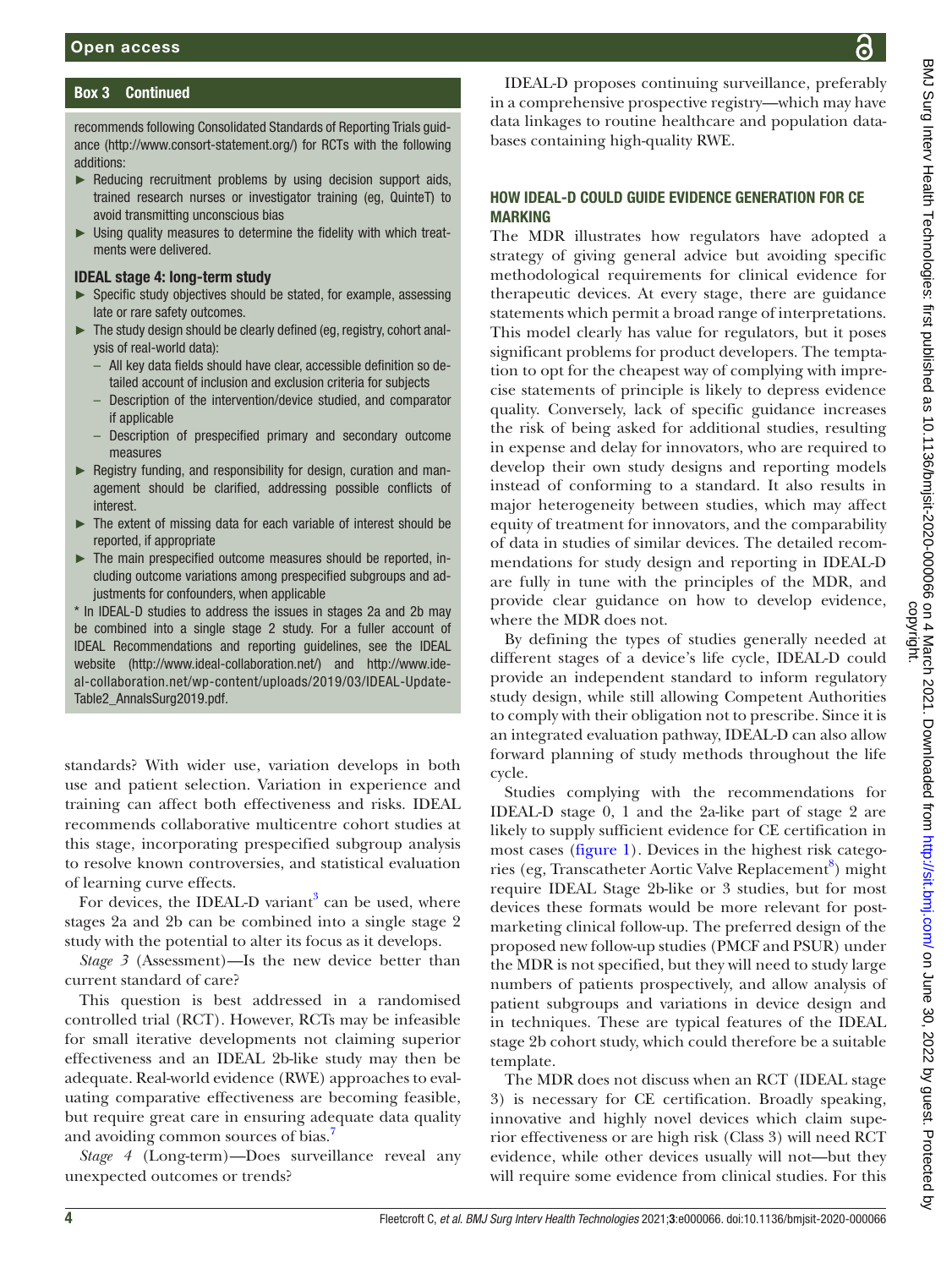Open access



<span id="page-4-0"></span>Figure 1 Alignment of the IDEAL stages with progress through the Medical Device Regulation (MDR) system for medical device evaluation and approval. CA, Competent Authority; NB, Notified Bodies; RCT, randomised controlled trial.

situation, the IDEAL stage 2b-like design would again be an appropriate choice.

For long-term postmarket surveillance, likely to be needed for class 2 and 3 devices, IDEAL-D recommends prospective registries in stage 4, and specifies what their characteristics should be [\(figure](#page-4-0) 1).

IDEAL-D was developed to guide development of highquality evidence of safety and effectiveness over the life cycle of a device, by focusing on the key questions at each stage. The MDR was developed to rationalise, clarify and tighten device regulation, by systematising the requirements for clinical evidence provision. Their different objectives explain their differences, but they have a great deal in common.

Both IDEAL-D and the MDR emphasise the need to provide different types of evidence at different stages in the device life cycle. Both recommend preclinical studies providing technical information on device performance and safety, and then data on safety and technical success in early clinical studies. Both recognise the importance of high-quality, high-volume data about outcomes in realworld use during early clinical experience. These points of similarity make it possible to align the clinical evaluation process and the IDEAL Framework (see [figure](#page-4-0) 1). In many respects, conformity with the appropriate IDEAL-D stage recommendations is likely to ensure conformity with the regulation. This concordance could help to resolve the problems posed for innovators by the avoidance of specific advice in the MDR. There is a broad consensus among regulators on the types of evidence needed for different devices types at different stages,<sup>[5](#page-5-3)</sup> so the template provided by IDEAL-D might be useful in

other jurisdictions, as well as providing a simple way to align with MDR requirements.

#### **CONCLUSION**

A system such as IDEAL-D cannot be formally incorporated into MDRs, but if it assists developers in providing relevant evidence, then regulators could signal this by suggesting it is considered by potential applicants for CE certification (and for regulatory approval in other jurisdictions).

By defining the types of studies needed at different stages, IDEAL-D could guide forward planning of study methods throughout a device's life cycle, helping to optimise speed and efficiency, and to reduce the cost of evidence generation—not only for regulation but also for health technology assessment, commissioning of services, and clinical research.<sup>[9](#page-5-8)</sup> This would reduce the waste, cost and inefficiency associated with developing different evidence for a series of different audiences.

Acknowledgements The authors would like to thank Graeme Tunbridge (Director of Devices at the MHRA for advice and suggestions which contributed considerably to the article. The IDEAL Collaboration is partly funded by the Oxford Biomedical Research Centre and through grants from the National Institute for Health Research

Contributors CF wrote the first draft, liaised with others to ensure that the article was compatible with MHRA policy and advised on later drafts and figures. BC proposed the idea for the article, supervised the collaboration between the organisations and authors, and edited or commented on all drafts and authored several redrafts. PM, as Chair of the IDEAL Collaboration, ensured that the potential application of IDEAL was accurately represented, wrote the final draft and is the guarantor of the article.

Funding The authors have not declared a specific grant for this research from any funding agency in the public, commercial or not-for-profit sectors.